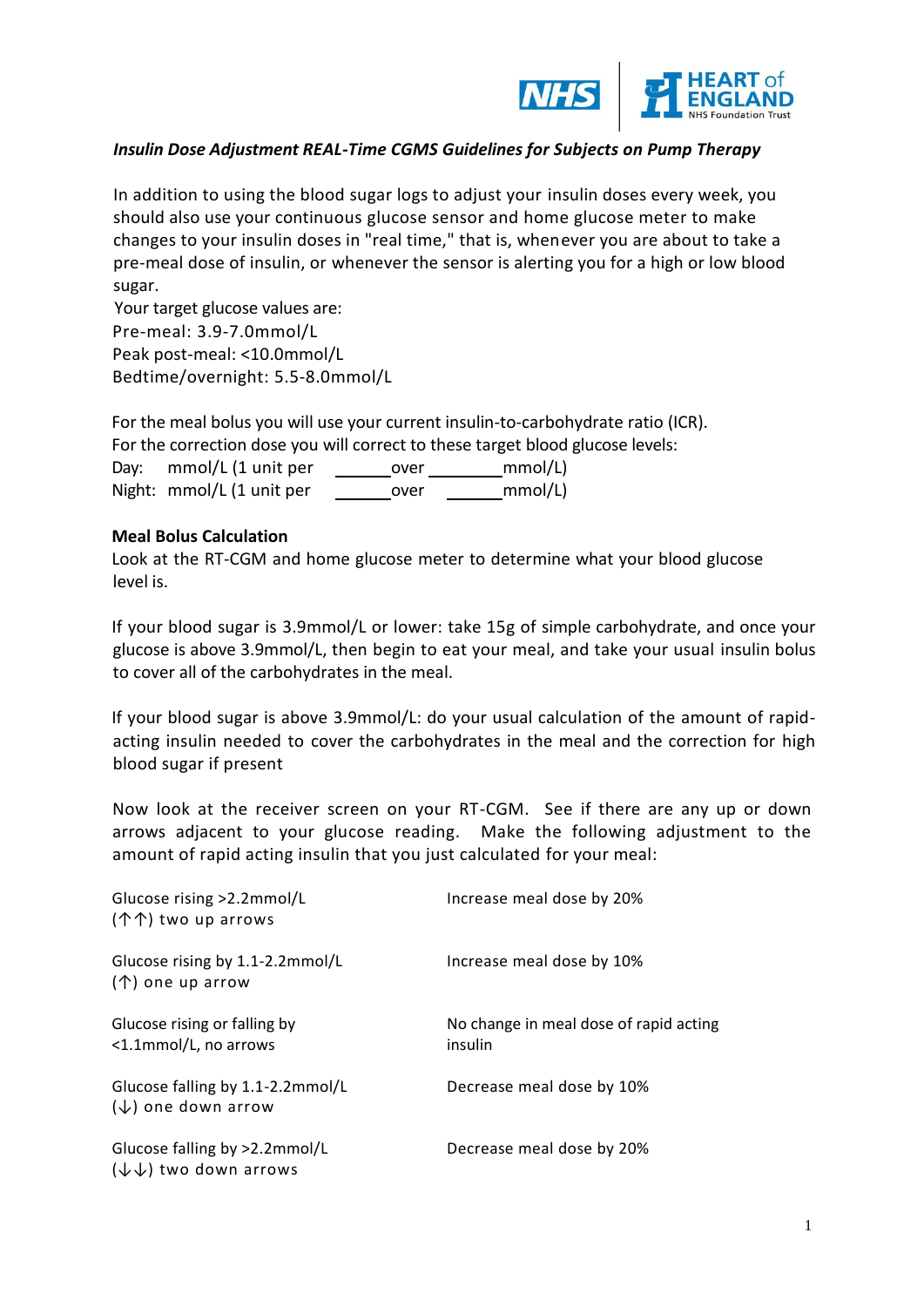

Use your ICR ratio for every meal and a correction factor to "correct" for the high and bring it down into range.

If you don't use ICR or correction factors, then you will need to instead increase or decrease the bolus (short-acting) insulin doses by small steps (1-2 units). Example:

Your ICR = 1 unit for 10 g of carbohydrate Your target blood glucose = 5.5mmol/L Your high glucose correction is 1 unit per 2.75mmol/L over your target. Your current blood glucose is 11.0mmol/L, and you are about to eat 60g of carbohydrate. The sensor Indicates ( $\uparrow \uparrow$ ) two up arrows.

Calculate: 6 units of insulin (for the 60 g of carbohydrate) + 2 units (for the high glucose correction of 1 unit for each 2.75mmol/L over target) + 1.6 units trend arrow correction (20% of 8 units) for a total of 9.6 units. Infuse 9.6 units.

#### **Correction Bolus Calculation at Times Other Than Meals**

Do your usual calculation of the amount of rapid-acting insulin needed to correct for the high blood sugar.

Look at the RT-CGM arrow and make the following adjustments to the amount of rapid-acting insulin that you just calculated to cover the high blood sugar.

| Glucose rising >2.2mmol/L<br>$($ 个个) two up arrows                | Increase meal dose by 20%                         |
|-------------------------------------------------------------------|---------------------------------------------------|
| Glucose rising by 1.1-2.2mmol/L<br>$($ $\uparrow$ ) one up arrow  | Increase meal dose by 10%                         |
| Glucose rising or falling by<br><1.1mmol/L, no arrows             | No change in meal dose of rapid acting<br>insulin |
| Glucose falling by 1.1-2.2mmol/L<br>$(\downarrow)$ one down arrow | Decrease meal dose by 10%                         |
| Glucose falling by >2.2mmol/L                                     | Decrease meal dose by 20%                         |

#### *Example for time other than meal:*

Using the example above (without the meal), you would correct for a high blood sugar of 11.0mmol/L with  $($ <sup> $\uparrow$ </sup>) one up arrow.

Calculate: 2 units for the high glucose correction (1 unit for each 2.75mmol/L over target) + 0.2 units trend arrow correction (10% of 2 units = 0.2) for a total of 2.2 units. Infuse 2.2 units.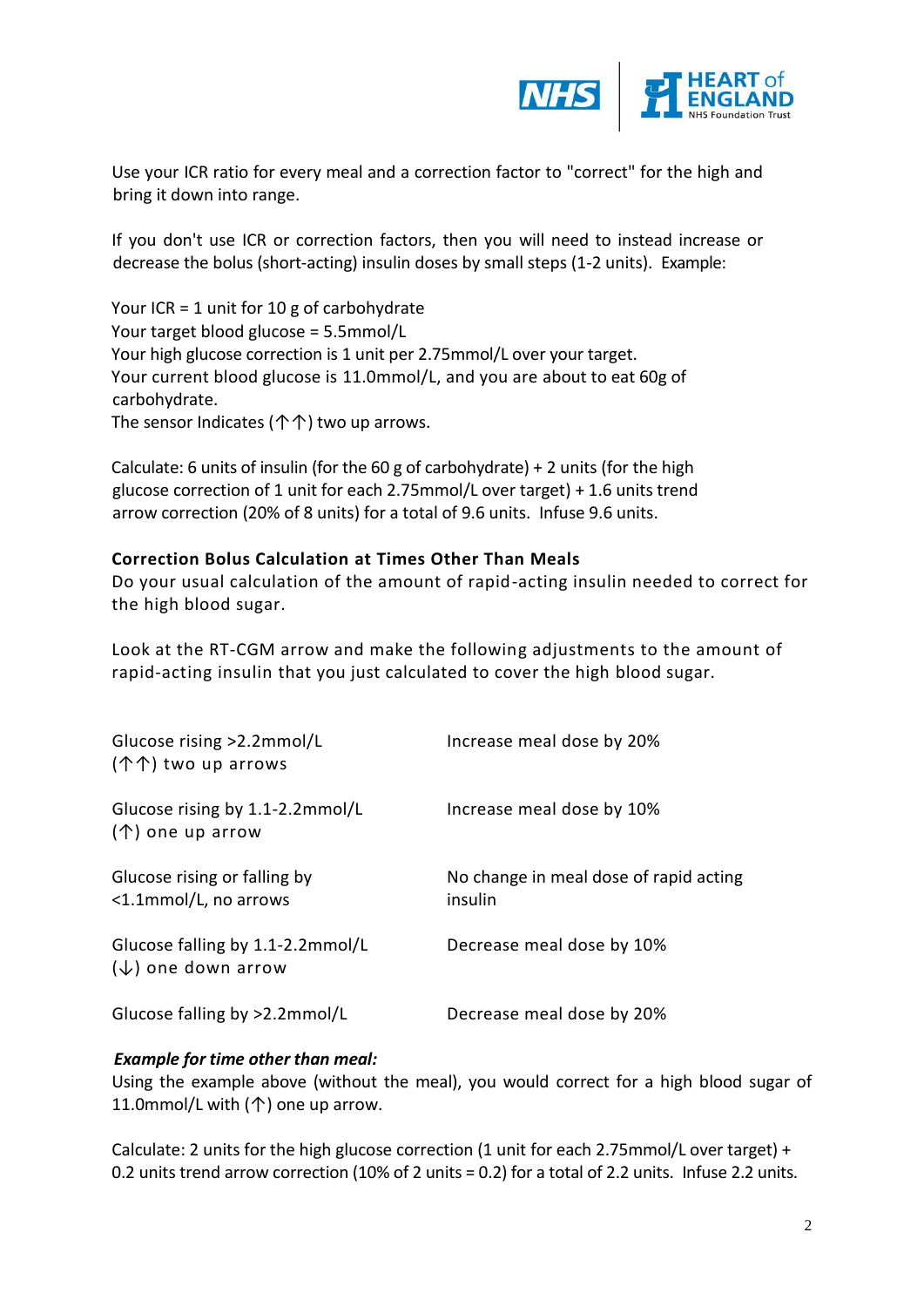

If you are doing a correction for high blood sugar outside of a meal, you should wait at least 2- 3 h before taking any more insulin.

### *When to check your blood sugar with the blood glucose meter:*

- 1. Whenever the RT-CGM calls for a calibration to be entered.
- 2. When you are going to make an insulin management decision.
- 3. You have symptoms that are not consistent with the RT-CGM values (for example, you feel low, but the RT-CGM do not show that you are low).
- 4. Anytime a high or low alarm/event goes off (high or low event is considered first alarm in a 1-h period).

#### **High alert** \_\_ mmol/L

Did you take your premeal insulin dose? NO - Take the amount of insulin, that you should have, as shown above, using your pre-meal blood sugar.

YES—Wait at least 2 h after the last dose before taking a correction dose, since there may be a lot of insulin left over from your last injection.

Make sure you correct to the targets shown at the beginning of these instruction s ( during the day and during the night)

**Low alert** \_\_\_ mmol/L Treat with 15 g of carbohydrate

### **Using the RT-CGM downloads and blood sugar logs to adjust your doses for subjects on pump therapy**

If you have access to a home computer, the GMS team can give you software to download your RT-CGM and look at the data on your computer. You can use this to make adjustments to your insulin in a different way from examining blood glucose logs:

- Download your RT-CGM.
- In your software program, examine the report that shows several days of sensor tracings all overlapping on top of each other. It may be called "glucose modal day," "sensor daily overlay," or "modal day." Choose 3 days to examine at one time.
- Look for patterns that occur 2 out of 3 days. If there are no patterns, don't make any changes.

If you don't have a computer to download your CGM, you can still use your blood sugar logs to make changes. Collect 3-4 days' worth of blood sugar records from your log.

- Draw a CIRCLE around all the glucose levels OVER your target.
- Draw a BOX around all the glucose levels UNDER your target.
- Look down the columns (corresponding to meals or times of the day) and look for consistent patterns over 2-3 days.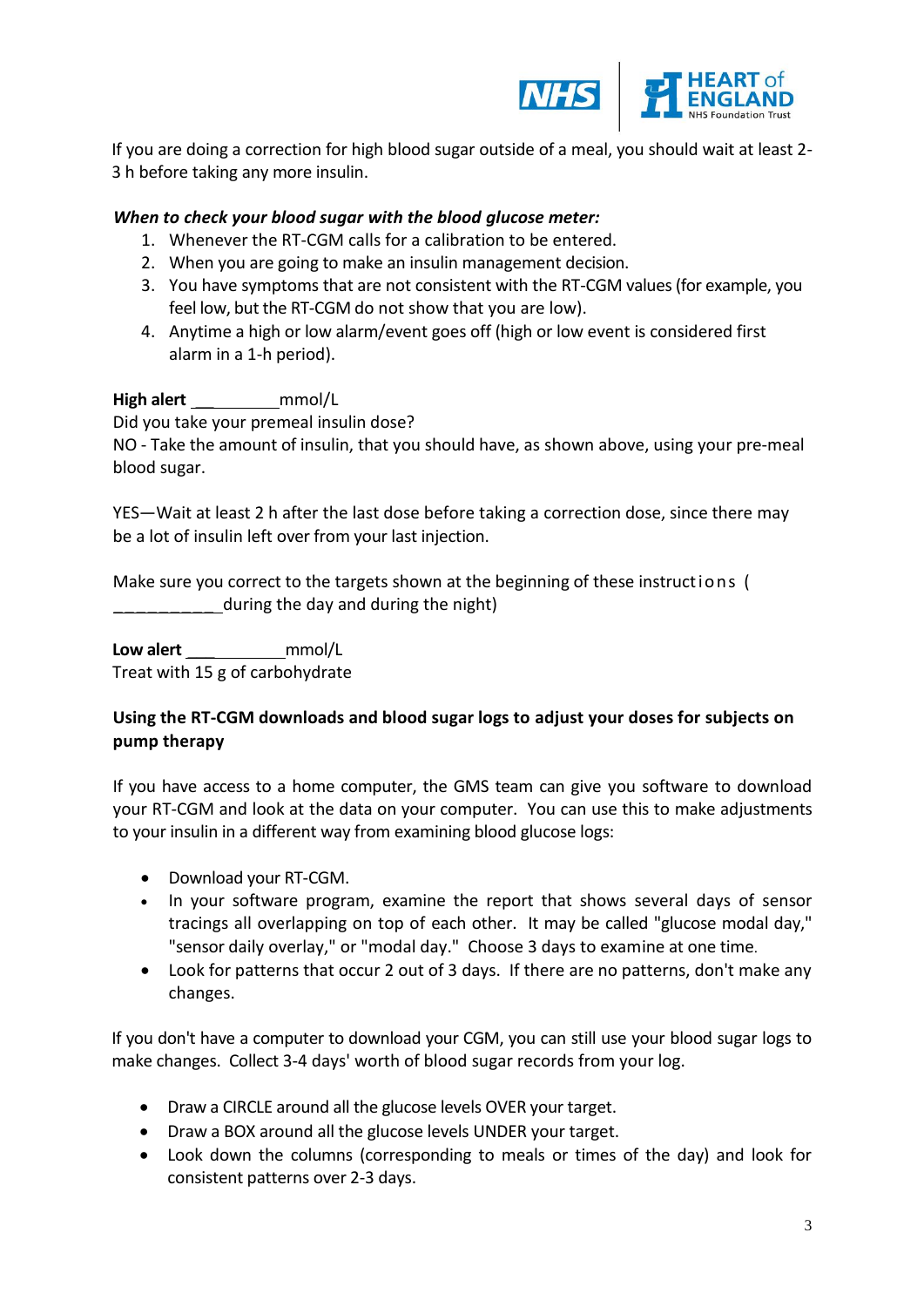

If there are no patterns, don't make any changes.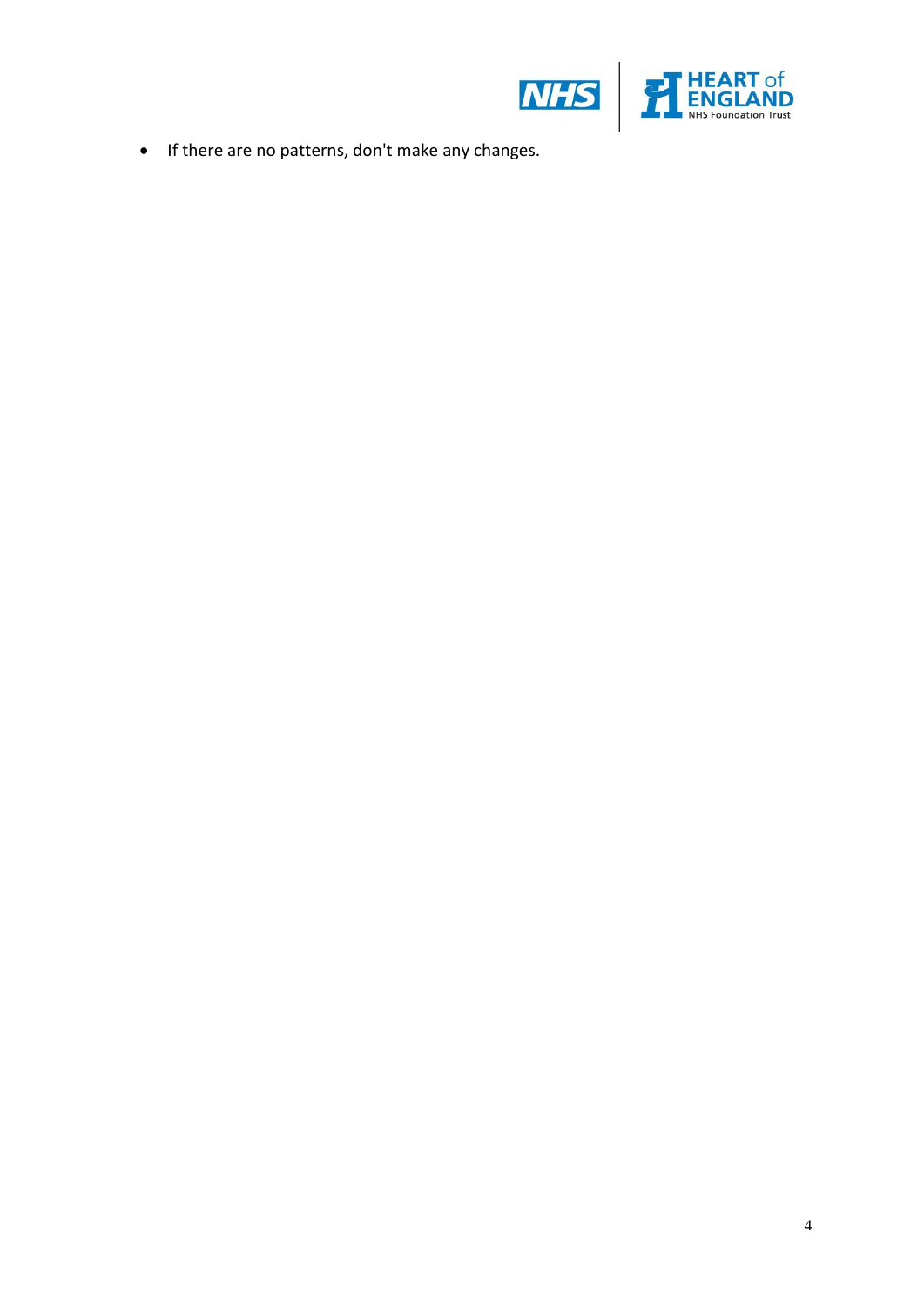

# **SUGGESTED INSULIN DOSE ADJUSTMENT**

| Glucose pattern (2-3 days)<br><b>Blood glucose in morning</b> | <b>Suggested changes</b>                                                                                                                     |
|---------------------------------------------------------------|----------------------------------------------------------------------------------------------------------------------------------------------|
| <b>High</b>                                                   | Look at your bedtime blood glucose, and if that<br>is out of range work on correcting that before<br>trying to change the overnight insulin. |
|                                                               | Increase the basal insulin rate by 0.05-0.1<br>units/h starting 3 h before your morning sugar<br>check                                       |
|                                                               | Check blood glucose at 3:00 a.m. If high at that<br>time, increase the basal rate by 0.05-0.1 units/h<br>from midnight to 2 a.m.             |
|                                                               | Consider eating fewer carbs in your bedtime<br>snack or increase bedtime snack ICR (example: if<br>1:15, change to 1:10)                     |
| Low                                                           | Look at your bedtime blood glucose, and if that<br>is out of range work on correcting that before<br>trying to change the overnight insulin. |
|                                                               | Decrease basal insulin rate by 0.05-0.1 units/h<br>starting 3 h before your morning sugar check.                                             |
|                                                               | Check blood glucose at 3:00 a.m. If low at that<br>time, decrease the basal rate by 0.05-0.1 units/h<br>from midnight to 2 a.m.              |
|                                                               | Consider eating more carbs in your bedtime<br>snack or decrease bedtime snack ICR (example: if<br>1:15, change to 1:20).                     |
|                                                               | Consider adding protein or fat to your<br>bedtime snack.                                                                                     |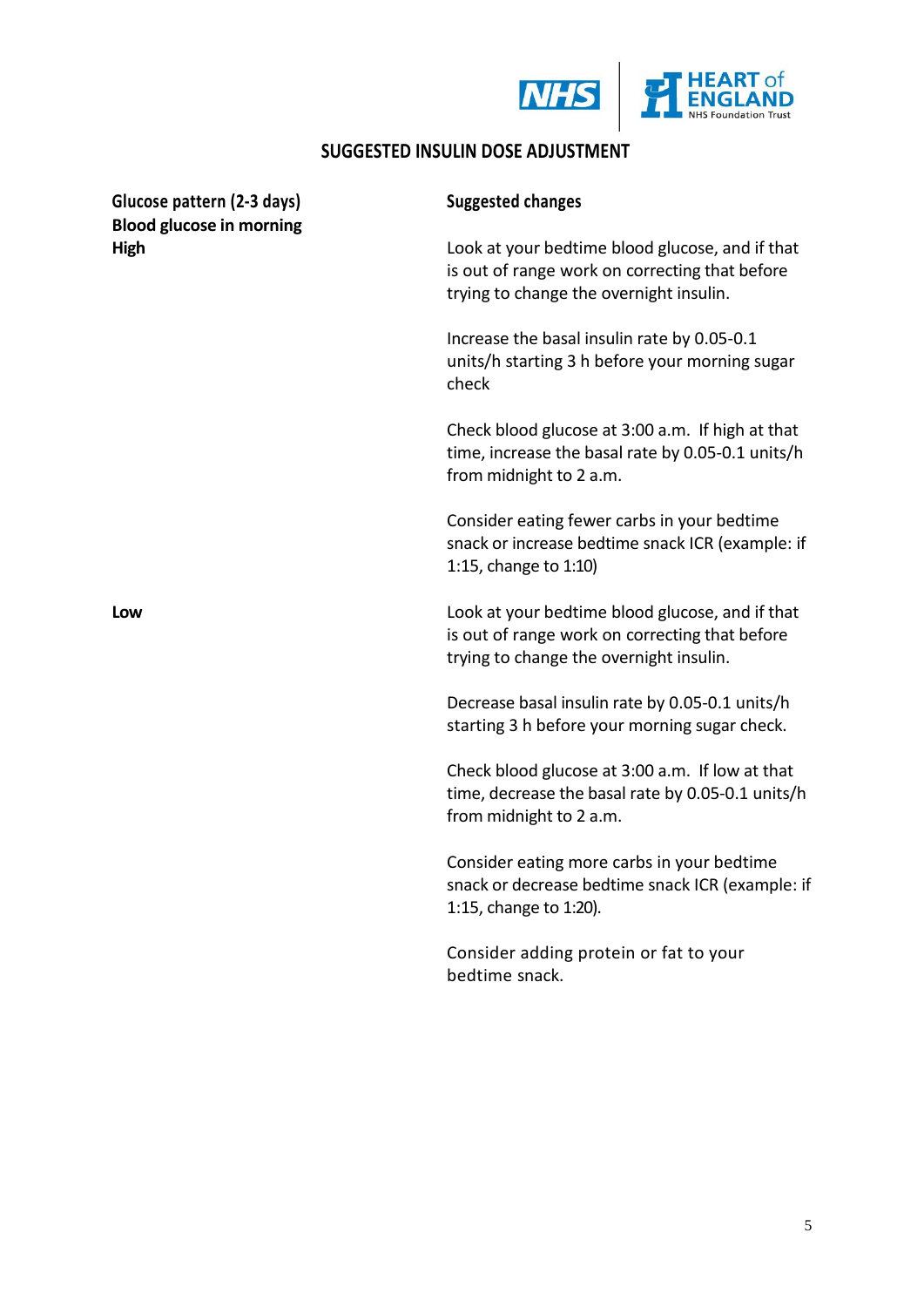

# **SUGGESTED INSULIN DOSE ADJUSTMENT**

| Glucose pattern (2-3 days)<br><b>BG</b> pre-lunch | <b>Suggested changes</b>                                                     |
|---------------------------------------------------|------------------------------------------------------------------------------|
| High                                              | Breakfast ICR: increase ratio by 5g (example: if<br>1:15, change to 1:10).   |
|                                                   | Cut out or decrease mid-morning snack.                                       |
|                                                   | Increase basal rate by 0.05-0.1 units/h from 8<br>to 10 a.m.                 |
| Low                                               | Breakfast ICR: decrease ratio by 5g (example:<br>if 1:15, change to 1:20).   |
|                                                   | Consider adding or increasing a morning<br>snack.                            |
|                                                   | Decrease basal rate by 0.05-0.1 units/h from 8<br>to 10 a.m.                 |
| <b>BG</b> pre-dinner                              |                                                                              |
| High                                              | Lunch ICR: increase ratio by 5g (example: if<br>1:15, change to 1:10).       |
|                                                   | Consider cutting down or reducing the<br>afternoon snack.                    |
|                                                   | Increase the basal rate by 0.05-0.1 units/h<br>between lunch and 3 p.m.      |
| Low                                               | Lunch I/C ratio: decrease ratio by 5g<br>(example: if 1:15, change to 1:20). |
|                                                   | Consider adding or increasing the afternoon<br>snack.                        |
|                                                   | Decrease the basal rate by 0.05-0.1 units/h<br>between lunch and 3 p.m.      |